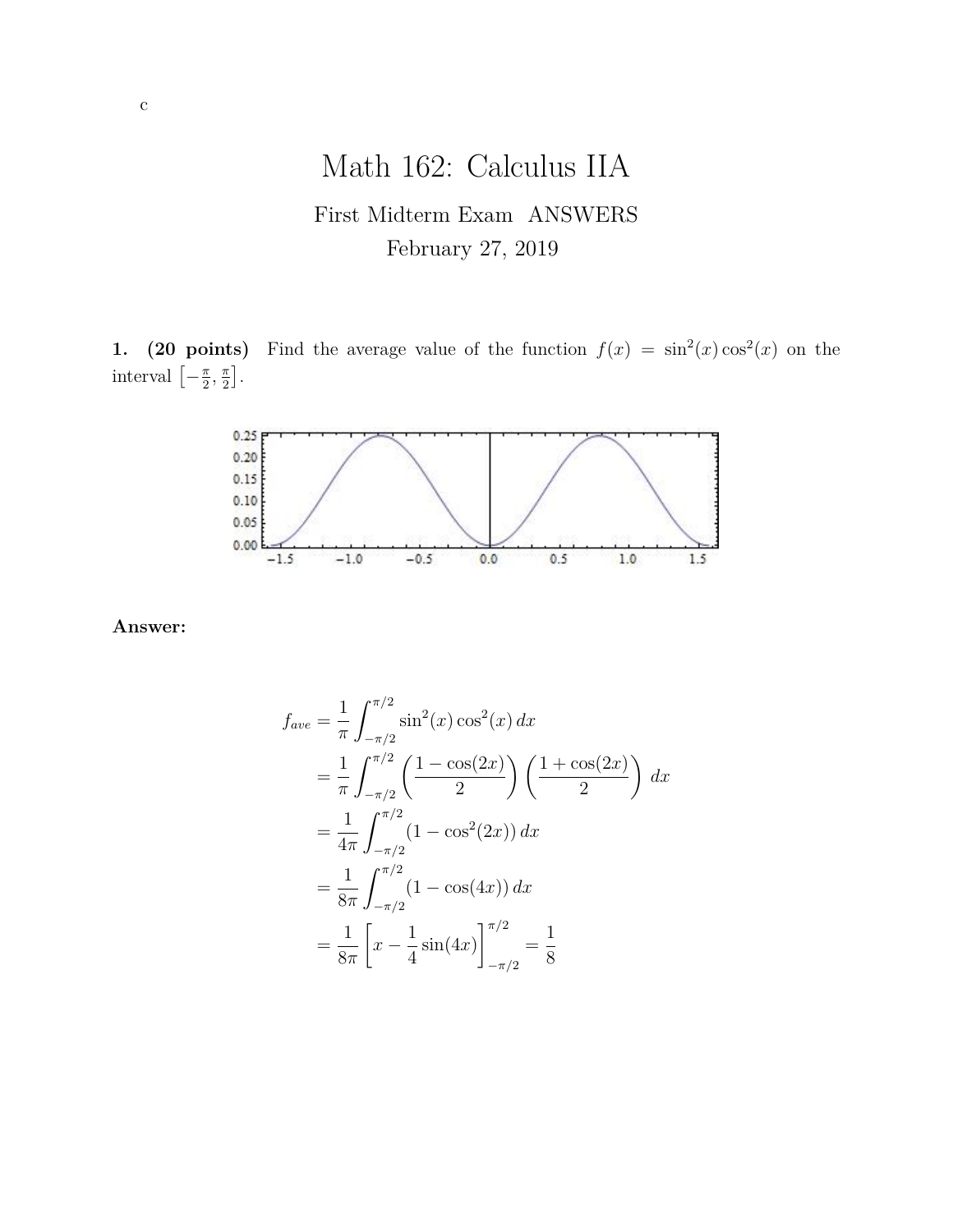# **2. (20 points)** If  $a \neq 0$ , evaluate

$$
\int \cos^3(ax+b)\,dx
$$

in terms of a and b.

#### **Answer:**

Let  $u = \sin(ax + b)$ . Then  $du = a\cos(ax + b)dx$ , so

$$
\int \cos^3(ax+b)dx = \int (1-\sin^2(ax+b))\cos(ax+b)dx
$$
  
=  $(1/a)\int (1-u^2)du$   
=  $(1/a)(u-u^3/3)$   
=  $(1/a)(\sin(ax+b)-(1/3)\sin^3(ax+b)).$ 

**3. (20 points)** A heavy rope, 20 m long, weighs 2 kg/m and hangs over the edge of a building 100 m high. Consider that one ties a heavy ball at the end of this rope with weight 20 kg. How much work is done in pulling half the rope to the top of the building?

## **Answer:**

The rope requires work

$$
\int_0^{10} (20 - x) \times 2g dx = 40xg - x^2g\Big]_0^{10} = 300gJ.
$$

The ball requires work  $20 \times 10g = 200g$  J. Thus, the total work is  $500gJ$ .

You can specialize g by  $9.8m/s^2$  or just leave it.

## **4. (20 points)**

(a) (10 points) Use integration by parts to find a formula for

$$
\int x^n e^x dx \qquad \text{in terms of} \qquad \int x^{n-1} e^x dx
$$

### **Answer:**

Let  $u = x^n$  and  $dv = e^x dx$ , so  $du = nx^{n-1}$  and  $v = e^x$ . Then we have

$$
\int x^n e^x dx = \int u dv = uv - \int v du
$$

Page 2 of 4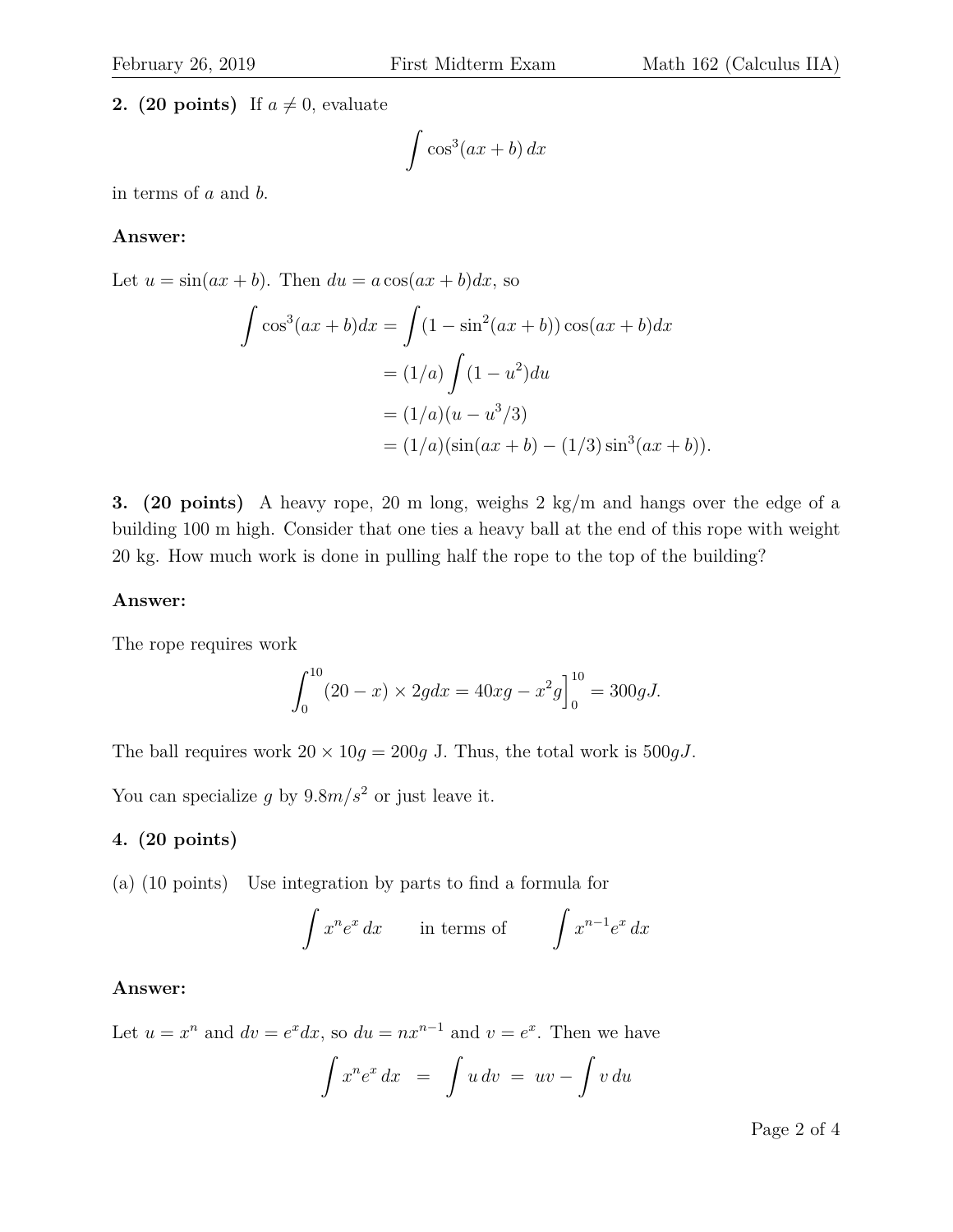$$
= x^n e^x - n \int x^{n-1} e^x dx.
$$

(b) (10 points) Use this formula to find

$$
\int x^3 e^x \, dx.
$$

**Answer:**

$$
\int x^3 e^x dx = x^3 e^x - 3 \int x^2 e^x dx
$$
  
=  $x^3 e^x - 3 (x^2 e^x - 2 \int x e^x dx)$   
=  $(x^3 - 3x^2) e^x + 6 \int x e^x dx$   
=  $(x^3 - 3x^2) e^x + 6 (x e^x - \int e^x dx)$   
=  $(x^3 - 3x^2 + 6x) e^x - 6 \int e^x dx$   
=  $(x^3 - 3x^2 + 6x - 6) e^x + C$ 

# **5. (20 points)**

(a) (10 points) Find the volume of the solid obtained by rotating the region bounded by the x-axis and the curve  $y = 1/$ √  $9 - x^2$  for  $0 \le x \le 2$ 



about the y-axis.

# **Answer:**

Using the cylindrical shell method, we will integrate with respect to  $x$ , and have a radius of